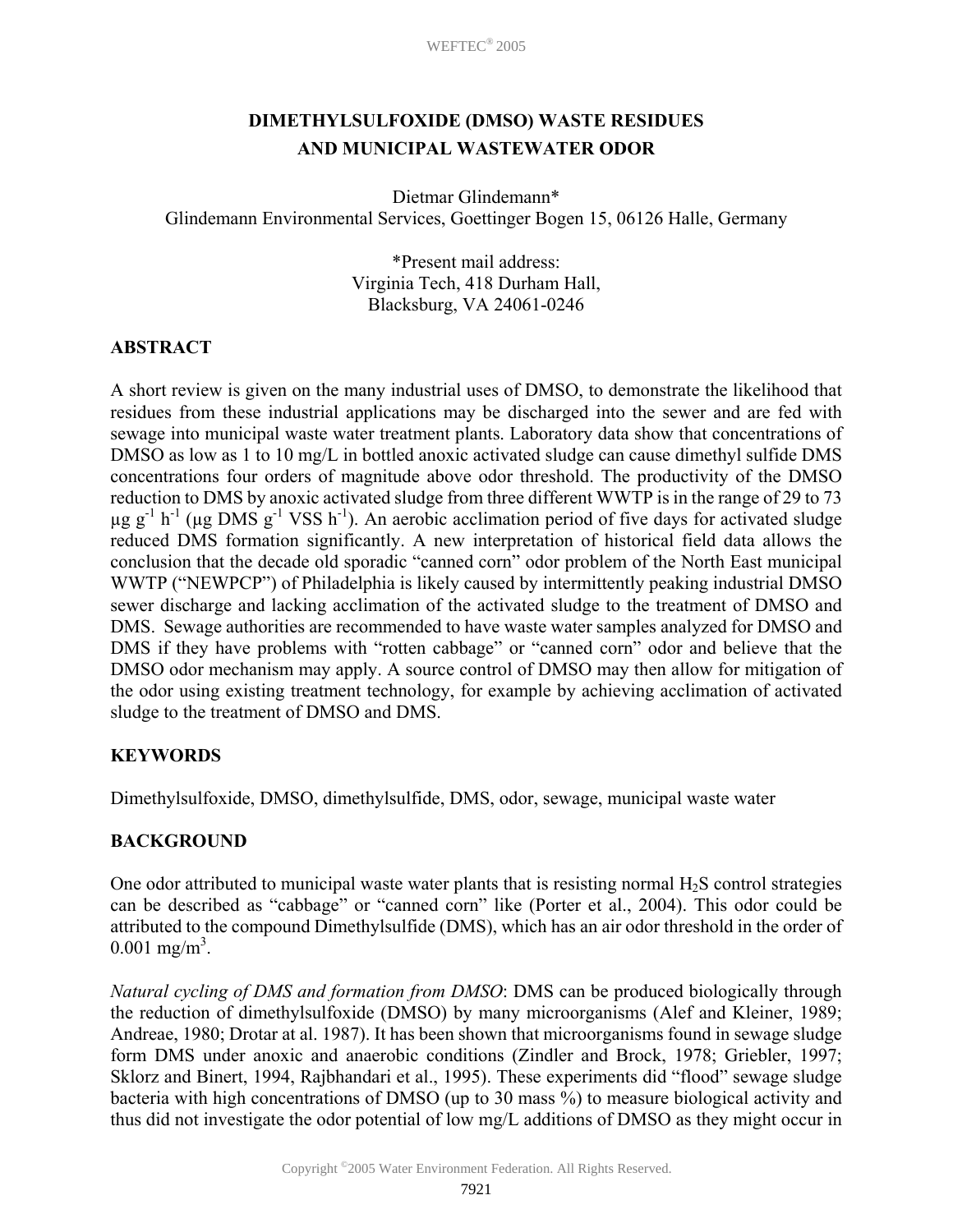sewage. The redox potential of DMSO at pH 7 of 160 mV (Wood, 1981) is lower compared to that of nitrate respiration, but higher compared to that of sulfate reduction. No significant natural biological production of DMSO in sewers and waste water treatment has been reported. However, DMSO waste residues from industrial sources could be an important source of DMSO for the engineered waste water environment.

*DMSO is also a man-made chemical used by industries and for consumer goods:* DMSO (CAS number 67-68-5) is a very good industrial solvent, which itself does not evaporate from water and has almost no odor. DMSO has no significant health effect (an OSHA PEL limit has not been established). The annual production of DMSO amounts to about 50,000 metric tons annually (Vignes, 2000). *Consumers* use DMSO in household chemicals and pharmaceuticals.

The chemistry of dimethylsulfoxide (manufacturing, analysis, properties and uses by industries, consumers, medicine and pharmacology) has been reviewed by Martin and Hauthal (Martin and Hauthal, 1975).

*DMSO use by industries comprises the following applications with examples:* Stripping paints; coatings or inks (Lallier, 1995); printing inks component (Tabayashi et al., 1991); general solvent for biocides (Rajini et al., 1989); reaction solvent for biocide production (Bayer et al., 1982); reaction solvent for biocide production (Akieda et al., 1992); solvent for herbicides (Wilson and Fleischfresser, 1977; Katritzky et al., 1987); cleaning of printed circuit boards and semiconductors (Matsumoto, 1992a); polymerization reactor cleaning (Maeda and Sato, 1992); cleaning of diesel and fuel injectors (Wolski et al., 1983); degreaser (Matsumoto, 1992b); cleaner for graffiti (Leys, 1994); extraction solvent (Choffe et al., 1966); and many more applications. This short review may demonstrate it is probable that residues of these applications may be discharged into the sewer and are fed with sewage into municipal waste water treatment plants.

*Waste management of DMSO*: Although industrial applications of the expensive chemical DMSO typically include recycling after use, this process leaves some residues that cannot be fully recycled. Furthermore, DMSO is also part of numerous consumer products, which are not expected to be recycled. Residues of recycling are either eliminated by industrial waste treatment or believed to be disposed into sewers and the general environment. Industries that cause these DMSO emissions are not subject to reporting requirements of section 313 or Title III of the Superfund Amendments and Reauthorization Act (SARA) of 1986 and 40 CFR Part 372. As a result, no "threshold" quantity of DMSO emission is defined to guide DMSO users as to whether they have to report any DMSO discharge to the EPA or to communicate with waste water authorities.

Industrial waste treatment methods (Park et al, 2001; Lee et al., 2004) have been developed to eliminate concentrated DMSO waste water (1000 mg/L DMSO) and to prevent odor problems resulting from DMSO waste in municipal waste water plants. Park et al. (2001) claim that a continuous flow of 800 mg/L DMSO in industrial waste water can be degraded by activated sludge with no odor formed. The bacterial degradation pathway of DMSO comprises subsequently the sulfur chemical products DMS, methylmercaptan (methanethiol),  $H_2S$ , and H2SO4 as a final product.

*Information on sewer odor by industrial DMSO discharge*: It is of note that a mysterious odor haunted a German town in a late summer/fall season (reported in a German newspaper in 1996). Alarmed by the public debate and complaints, a chemical company realized that it caused the odor problem by DMSO disposal from manufacturing operations of a local plant. After the plant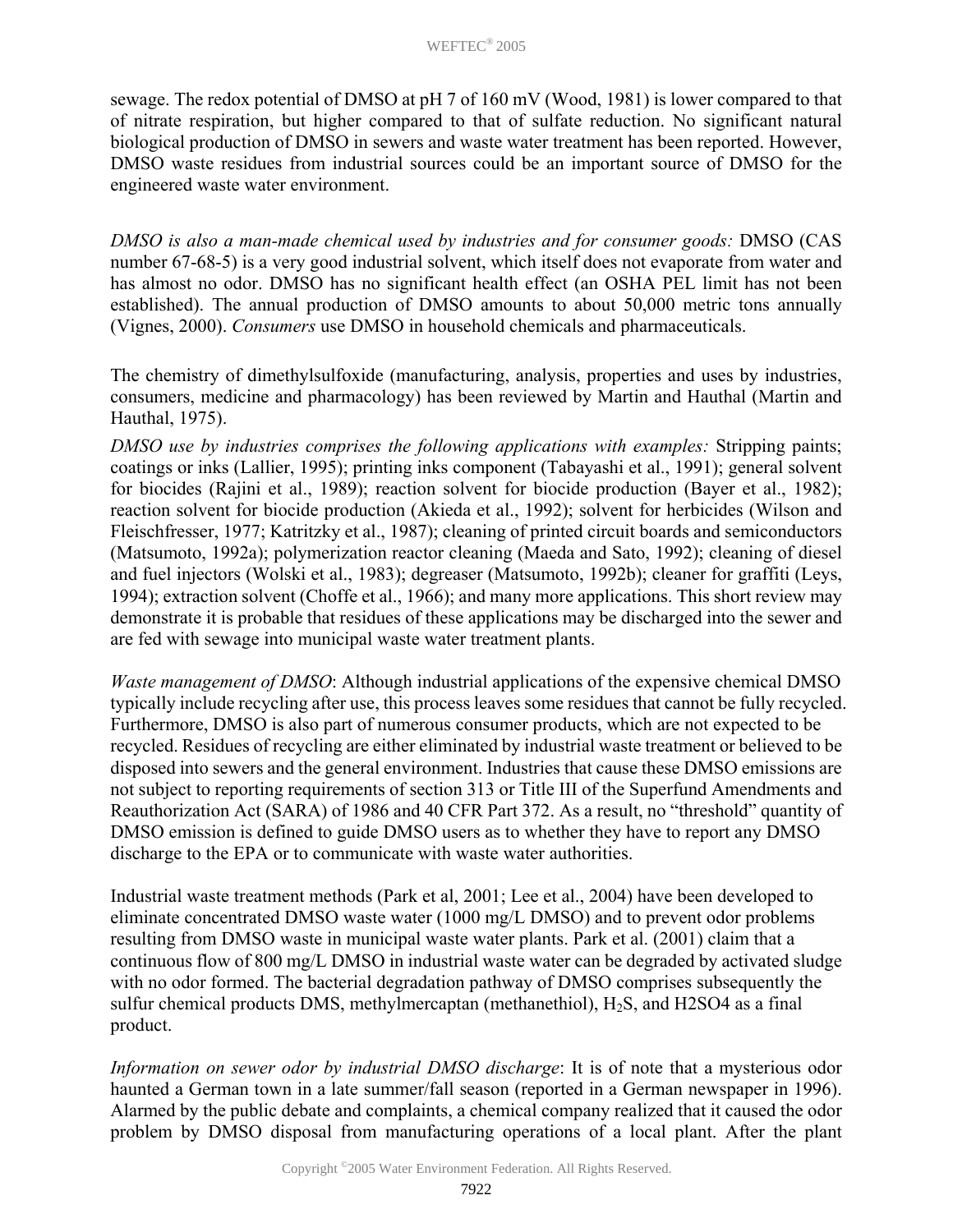increased the discharge of DMSO significantly above six (6) kg/h, odorous sulphur compounds (not specified) were produced by microorganisms in the sewer, from which point the odor moved into populated city areas. The odor problem was eventually solved through separate transport of the waste directly to a WWTP, though it is not clear if the odor had truly disappeared or simply moved from the sewer to the remote WWTP where it was less annoying to citizens. It is remarkable to note that the chemical plant, although the actual cause of the odor, did nothing wrong, because it had been using DMSO as a solvent in compliance with state-of-the-art disposal guidelines. DMSO was recycled after the production cycle, and only diluted waste products were discharged into the sewer. It is further interesting to note that the chemical company had previously sought and received an allowance to discharge DMSO to the sewer. The laboratories of the local sewer department had previously performed aerobic batch tests to show that DMSO is degraded and would not affect the biological functions of general waste water treatment. But the laboratory protocol did not comprise a test for odor from DMSO/DMS under sewer conditions (Wachtl, 1995). It can be assumed that the most important odorous compound in the sewer was DMS from DMSO reduction. This case study demonstrates that both the industry discharging DMSO and the local sewer department were lacking sufficient knowledge to prevent the DMSO-related sewer odor.

*Actual environmental odor problems at* municipal waste water plants resulting from DMSO waste residues are not reported in the literature. Neither literature nor protocols are available to sewer authorities to explicitly prepare them to deal with municipal waste water odor by industrial waste streams of DMSO residues (Figure 1) that cannot be recycled by the industry or which authorities believe are not important enough to be eliminated. Current treatment protocols would only take notice of DMSO if doing so would increase the necessary treatment capacity significantly.

### **Figure 1 - The "known" of industrial DMSO waste treatment versus the "unknown" of DMSO affecting municipal waste water treatment**



The goal of this work is to show that DMSO disposal could be an underestimated cause of odor for sewers, municipal waste water treatment plants, and the environment (Figure 1, lower part). This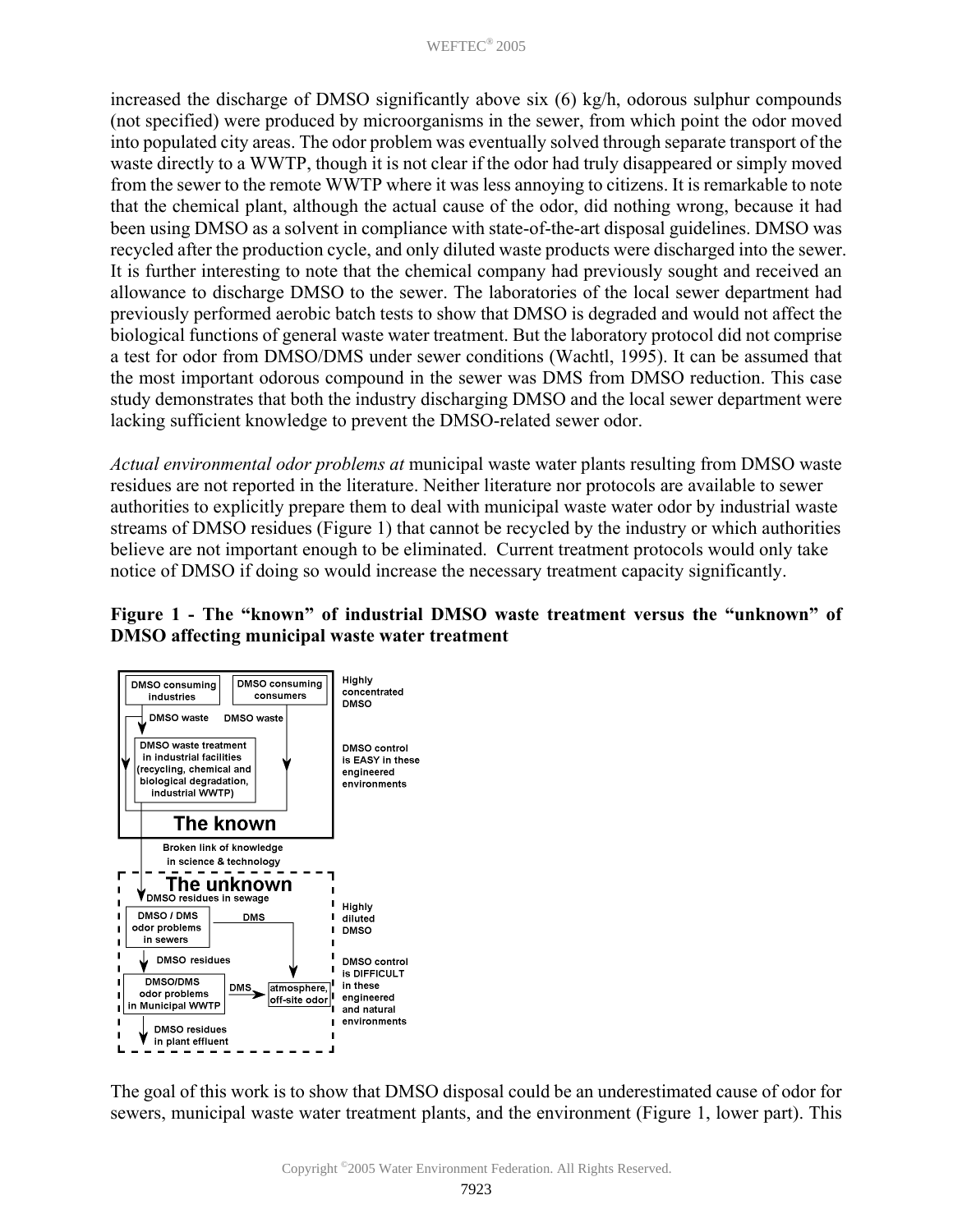work combines laboratory experiments and the new interpretation of historical field-data to show that very small concentrations of DMSO in municipal waste water can cause significant amounts of odorous DMS.

### **METHODOLOGY**

Bench-scale experiments in the laboratory were designed to determine the ability of activated sludge of different WWTP to produce significant quantities of the odorant DMS from low mg/L concentrations of DMSO in waste water. The experimental approach is batch fermentation of sludge with added DMSO in closed bottles and analysis of the resulting headspace gases for odorants.

*Materials for bench-scale experiments: DMSO, Na<sub>2</sub>S, and Na-mercaptanoate, HCl (Merck,* Darmstadt, Germany). Compressed nitrogen (Messer-Griesheim, Essen). Chemical color test tubes type dimethylsulfide 1a, Draeger Mercaptan 0.5/a, Draeger H2S 0.5a) (Draeger Company, Luebeck). The batch-incubation containers used were PET plastic beverage bottles obtained from a grocery store. These bottles have been earlier tested to be sufficiently airtight and chemically inert (Higgins, 2005).

#### *Sample description of sludge for bench-scale experiments:*

*Return activated sludge (RAS*) was chosen as biologically active sludge because it is more stable in its composition and metabolism, compared to other types of sludge (faecal substance, primary sludge, aeration tank mixed liquor and digested sludge have all been found to perform the DMSO/DMS reaction, results not shown). The RAS is liquid sediment of the secondary sedimenter as it was taken from the return path. The sludge samples named A, B and C originate from three municipal WWTPs without a measurable DMSO inflow. The microscopically determined microbial composition of the samples is typical of municipal waste water treatment.

*Method of anoxic incubation in bottles:* The sludge sample and DMSO were poured into incubation bottles with a hole in the plastic cap to allow intermediate gas sampling and re-sealing with clear tape. The sample was than purged with 20 liter of nitrogen per liter of sludge, to remove any initial volatile sulfur compounds and oxygen. Air (21 % oxygen) was than added to the nitrogen headspace to set the initial oxygen concentration to 5%. It has been found that the presence of this small amount of oxygen in the bottle headspace gas was successful to prevent  $H_2S$ and methanethiol formation by sulfate reduction and biomass breakdown. On the other hand, oxygen was found to be quickly depleted in the liquid phase, to the point of anoxic conditions favorable for DMSO reduction. The bottles were then incubated for up to 72 hours standing up-right at room temperature  $(22^{\circ}$ C) and were periodically very gently shaken so that biomass flocks could mix with water but still did settle and were anoxic. The oxygen consumption in the bottles was checked with a dissolved-oxygen electrode for qualitative purposes until oxygen concentrations were undetectable in the liquid phase of sludge after about 15 to 45 minutes.

*Experiment 1, variation of DMSO concentration:* RAS A (500 mL) in four 4 different 1000 mL bottles was amended with four different concentrations (0, 1, 2, 10 mg/L) of DMSO and incubated for 24 hours. The concentration of DMS, mercaptan and  $H_2S$  in headspace gas was analyzed after an interval of 0.1, 2, 4, 6, 12, and 24 h.

*Experiment 2, variation of sludge from different WWTP:* A volume of 500 mL of each of the sludge A, B and C types from three different WWTP and 2 mg/L of DMSO were incubated for 72 hours in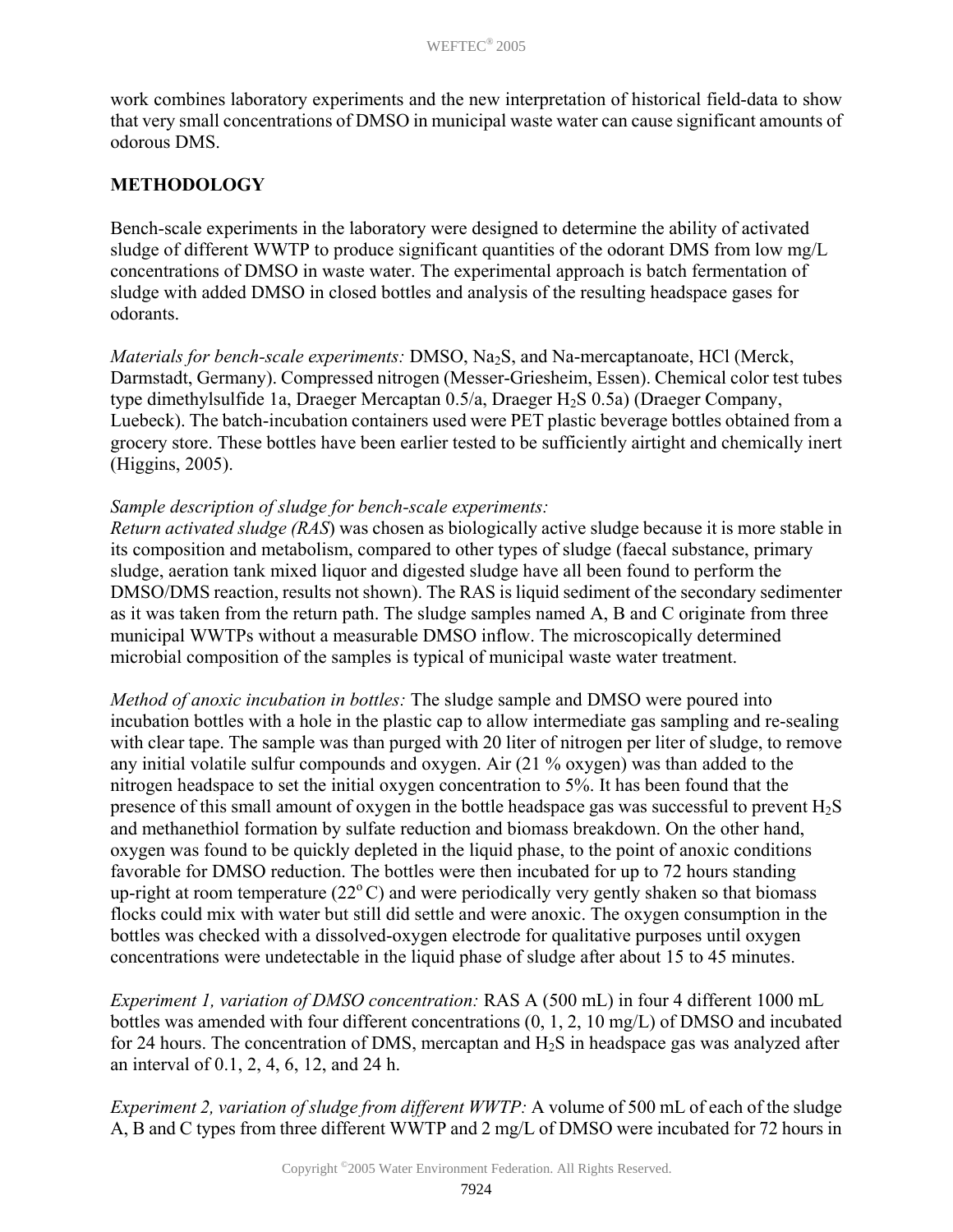separate 1000 mL bottles. The concentration of DMS, mercaptan and  $H_2S$  in headspace gas was analyzed after an interval of 0.1, 2, 4, 6, 12, 24 and 72 h.

*Controls*: Parallel control experiments were also prepared with no DMSO added, and with heat sterilized liquid sludge samples and DMSO added. Parallel control experiments were also prepared, the first had no DMSO added and the second was heat sterilized with DMSO added.

#### *Experiment 3, Influence of sludge acclimation time on DMSO elimination:*

This experiment included 20 days of aerobic sludge acclimation to DMSO and DMS and odor measurement after intermediate extra DMSO addition and a two \ hour anoxic period on day 0, 5, 10, 15, and 20 (Figure 4). This simple semi-continuous feed design was chosen because of the lack of a continuous bench-scale fermenter. Return activated sludge (500 ml) was poured into a bottle (1000 ml) and aerated. DMSO (2  $\mu$ l/L) was added immediately and at intervals of six hours for a total aerobic acclimation period of five days. The bottle's contents were then removed into a bucket and the sludge flocks were washed five times with five liters of tap water to remove remaining amounts of DMSO, and the flocks were regained by sedimentation. Then, the sludge sediment was again placed into the bottle, DMSO  $(10 \mu/L)$  was added and the sludge was aerated for a DMSO-degradation period of six hours (similar to the aeration period in an aeration-tank process). After this period, the aeration was stopped, dissolved oxygen was stripped out, and the bottle was incubated for an anoxic DMSO-reduction period of two hours (similar to the anoxic sedimentation period in a secondary settler), and the headspace gas was measured for DMS and odor using dilution-olfactometry. This sludge sample was then used for three more subsequent five day periods of aerobic acclimation and subsequent aerobic/anoxic odor-tests. The data of "day 0" represent the control experiment without acclimation; where DMSO was added, the bottle was incubated under anoxic conditions for two hours and the odor-test was executed without previous acclimation.

*Methods of analysis of headspace gas samples for volatile sulfur odorants and for odor: DMS,* mercaptan and H<sub>2</sub>S were measured through the use of small homemade chemical color test tubes, which reduced the necessary gas sample volume according to the availability of sample gas in the bottles. To prepare these test tubes, the packing material from Draeger test tubes (type Dimethylsulfide 1a, Mercaptan  $0.5/a$ ,  $H<sub>2</sub>S$  0.5a, where the numbers mean detection limit in ppmv) was removed, fractionated, and refilled into glass tubes of 2 mm inner diameter. These test tubes were validated by comparison with the results of the original commercial Draeger tubes.  $H_2S$  and mercaptan gas standards were produced from Na<sub>2</sub>S and Na-mercaptanoate by addition of 1 N HCl. The test tube method has also been validated by comparison with gas chromatography and comparison with certified gas standards of H2S, mercaptan and dimethylsulfide (methodical publication in preparation). The detection limits were according to the specification of the original Draeger tubes. The precision was about 5% at a level of 10 ppmv.

Odor measurements were performed by dilution olfactometry with a panel of four trained volunteers. About 50 mL of bottle headspace gas were sampled with a glass syringe and consumed per testing session, and the results are expressed as the dilution factor to detection threshold (DT), respectively European odor units (OU).

#### *Units, constants, calculation methods:*

Concentrations in water and sludge are mostly presented in mg/L. Concentrations in the headspace gas are presented in ppmv as they were measured with Draeger test tubes. One ppmv of DMS in gas is equal to 2.583 mg/m<sup>3</sup> DMS in gas at  $22^{\circ}$ C. One mg DMSO is equivalent to 12.8 µmol. The water/gas partition coefficient of DMS is 15, which is equivalent to a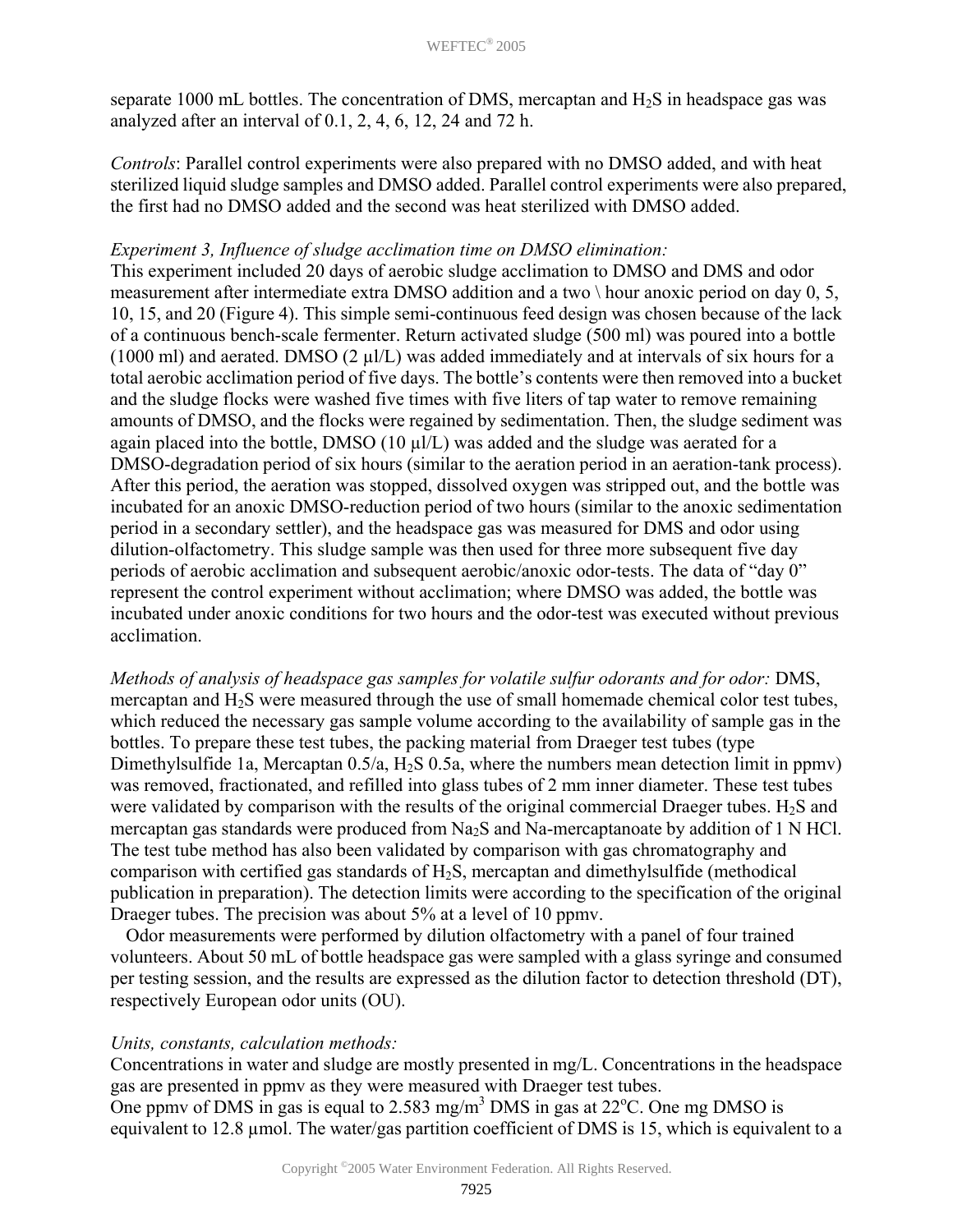Henry law constant of 170 Pa m<sup>3</sup>/mole at 25 °C, which is a good approximate for application in sewage and sludge (Higgins et al., 2005). The odor threshold of DMS in air was established to be  $0.001$  mg/m<sup>3</sup> or  $0.4$  ppmv by dilution olfactometry within this work.

*The productivities of DMS formation* were approximately calculated from the slopes in Figures 2 and 3 within the initial two hour period (change of headspace concentration per time), multiplication by a factor 15 (the partition coefficient K of DMS for water/air at 22oC), division by the VSS concentration, and conversion of the unit into  $\mu g^* g^{-1} h^{-1}$  ( $\mu g$  DMS  $g^{-1}$  VSS  $h^{-1}$ ) for the individual experiments and sludges. This model assumes the amount of DMS produced can be approximated by the amount of DMS in the liquid, which can be estimated from the measured headspace concentration, under assumption of a dynamic liquid-vapor-equilibrium  $(K = 15)$ .

### **RESULTS AND DISCUSSION**

**0**

DMS was the only volatile sulfur odorant that could be detected in headspace gas of the DMSO amended samples of experiment 1 and 2.  $H_2S$  and mercaptan were undetectable as expected due to the anoxic conditions.  $H_2S$ , mercaptan and DMS could not be detected in headspace gas of the controls (with no DMSO added, and with DMSO added to heat sterilized liquid sludge samples). This result can be explained by the anoxic (versus anaerobic) conditions and the short incubation time, which prevented sulfate reduction and protein breakdown as conditions for  $H_2S$  and mercaptan formation.

*Experiment 1, variation of DMSO concentration:* A plot of the headspace gas concentration of DMS in incubation bottles with different amounts of DMSO added to return activated sludge is shown in Figure 2. It can be seen that the concentration of DMS is peaking later and at a higher level with increasing DMSO concentration. It is concluded that in actual WWTP conditions, a longer hydraulic detention time is necessary to convert the DMSO load fully into DMS. The *productivities* of DMS formation were approximately calculated from the slopes in the figure within the initial two hour period and yielded in 73, 63, and 52  $\mu$ g DMS g<sup>-1</sup> VSS h<sup>-1</sup>) for sludge A, B, and C.



**0 5 10 15 20 25 30 Incubation time, hours**

**Figure 2: Concentration of DMS in incubation bottles with different amounts of DMSO added to return activated sludge of plant A.** The concentration of DMS can be translated into an odor concentration four orders of magnitude above the odor threshold of DMS (in the order of 1

Copyright ©2005 Water Environment Federation. All Rights Reserved.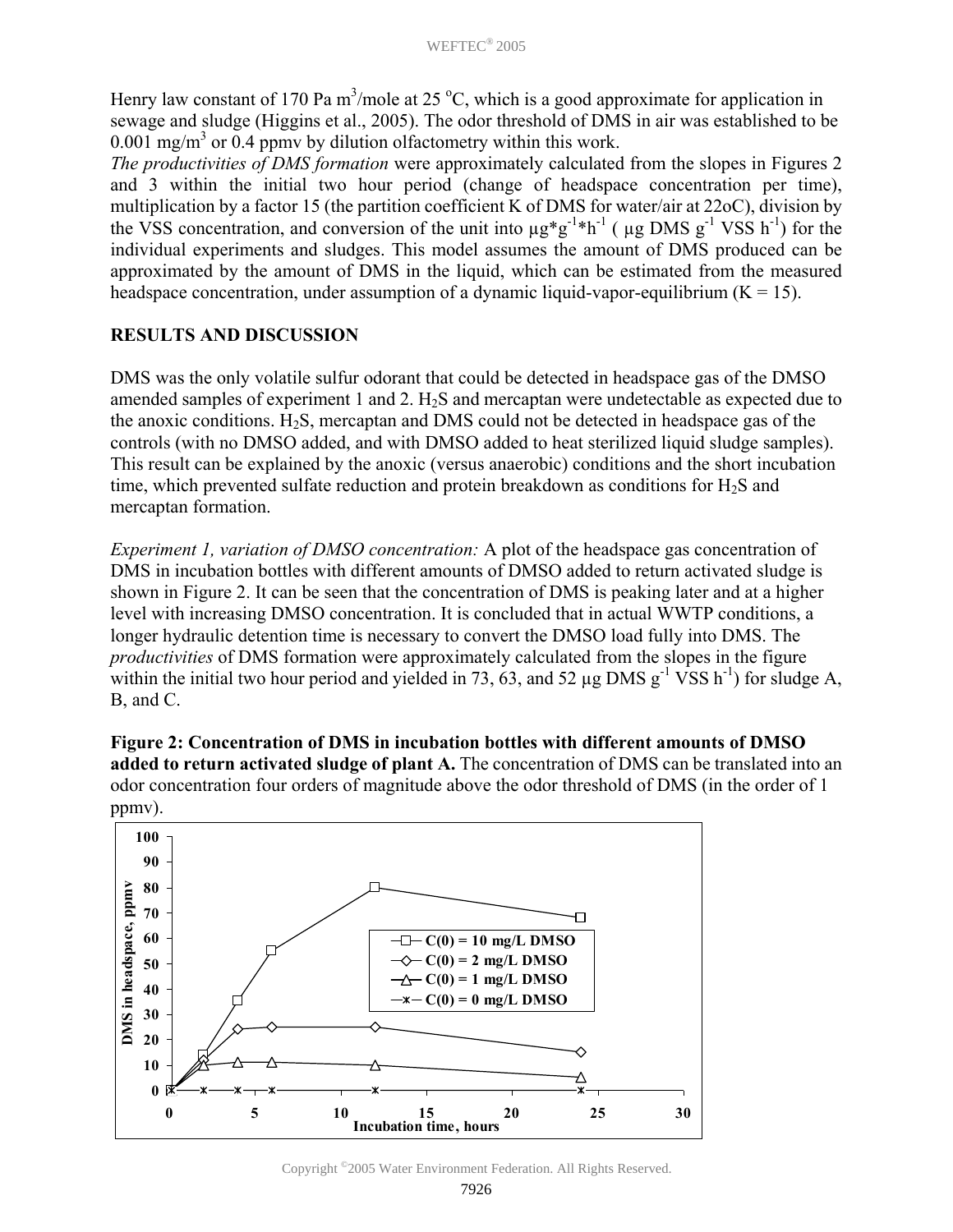#### WEFTEC® 2005

*Experiment 2, variation of sludge from different WWTP*: The headspace gas concentration of DMS in the incubation bottles with 2 mg/L DMSO added to return activated sludge from three different plants A, B, and C is shown in Figure 3. It can be concluded that activated sludge of different plants has a similar ability to reduce DMSO to DMS. The subsequent decline of DMS could be attributed to microbial consumption. The *productivities* of DMS formation were approximately calculated from the slopes in the figure within the initial two hour period, and resulted in 49, 29, and 43 µg DMS  $g^{-1}$  VSS h<sup>-1</sup>) for sludge A, B, and C.

### **Figure 3: Concentration of DMS in incubation bottles with 2 mg/L DMSO added to return activated sludge from three different plants A, B, and C**



#### *Experiment 3, Influence of sludge acclimation time on DMSO elimination:*

The peak odor concentration versus acclimation time of activated sludge with added DMSO is shown in Figure 4. It was found that activated sludge requires an aerobic acclimation time of more than one week to reduce DMSO-related DMS and odor in the alternate anoxic state. It is suggested that a prolonged aerobic exposure of the sludge to DMSO could eliminate DMSO more quickly so that intermittent anoxic conditions will meet less DMSO and will form less DMS and therefore less odor. The major odor compound in this experiment was found to be DMS. It is concluded that an acclimation time in the order of 10 to 20 days will allow activated sludge to eliminate DMSO at the 10 mg/l concentration level. It can also be concluded that continuous inflow of DMSO into WWTP might not cause odor problems due to acclimation. However, one event of DMSO inflow in WWTP influent weekly will likely not allow acclimation to occur, which may intermittently result in odor problems.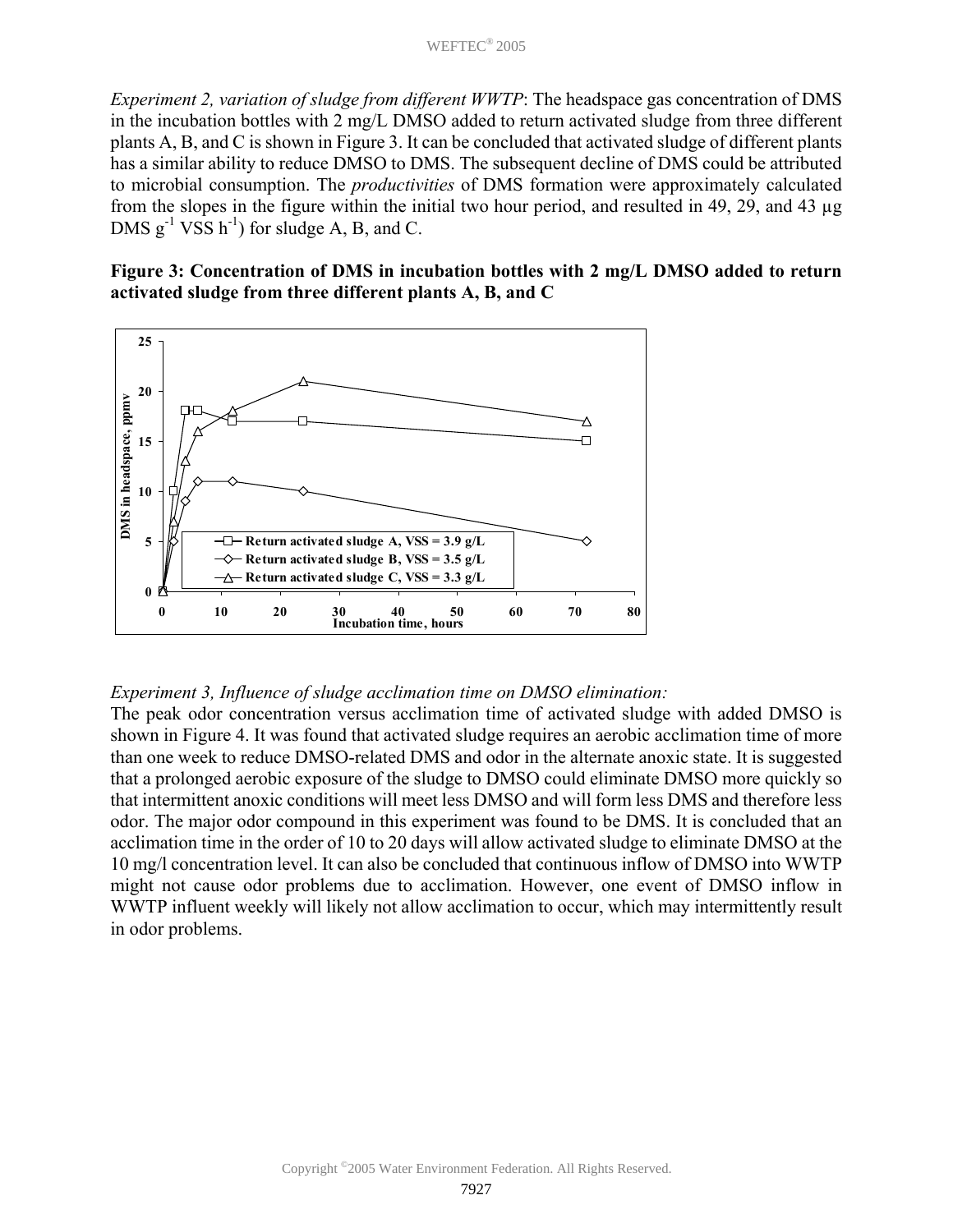

**Figure 4: Peak concentration of DMS and of odor versus acclimation time of activated sludge with added DMSO** 

### *Discussion and new interpretation of historical DMS data of an odorous aeration tank in light of the DMSO mechanism:*

The City of Philadelphia Water Department (PWD) is said to have experienced sporadic problems with off-site odors at its Northeast Water Pollution Control Plant (NE WPCP) for decades. It is important to note that the odor still exists in spite of improved ventilation from process areas, process changes in the aeration basins, and the use of chemical treatment in the Return Activated Sludge (RAS). The predominant odor has been described as that of "canned corn" or "cabbage", which can be associated with dimethyl sulfide (DMS). Waste water analysis data from literature (Porter et al, 2004) revealed that dimethyl sulfide (DMS) was quickly becoming the major odorant in activated sludge from the aeration basin (Figure 5). On the other hand, the aeration process had kept H2S and methyl mercaptan well under control. The sampling efforts were guided by two primary theories as to how odor is forming at the NE WPCP: Methylation of inorganic sulphide (H2S) by organic solvents in plant influent or breakdown of sludge protein to form methyl sulfides (Porter et al., 2004).

However, these data may be better interpreted by the proposed link between DMSO in waste water influent and "cabbage" odor: The waste water influent may contain DMSO waste, which is reduced to DMS by sludge bacteria. The necessary DMSO concentration in plant influent would need to be in the order of only 1…10 mg/L to generate the DMS levels in the headspace of Figure 5 (compare with previous figures). The PWD laboratories and previous research projects had no guidance to prompt them to add DMSO to the volatile organic compounds (VOC) monitoring program. It is also nearly impossible to detect DMSO accidentally at these low mg/L concentrations, because DMSO can not be extracted from water for liquid VOC analysis, and DMSO can not evaporate from sludge for headspace gas analysis. DMSO/DMS would also explain why methyl mercaptan and H2S were barely detectable in this case study compared to DMS (Figure 5). If sulphate reduction, sulphide methylation, or protein breakdown were important. H<sub>2</sub>S and methyl mercaptan would be the major products.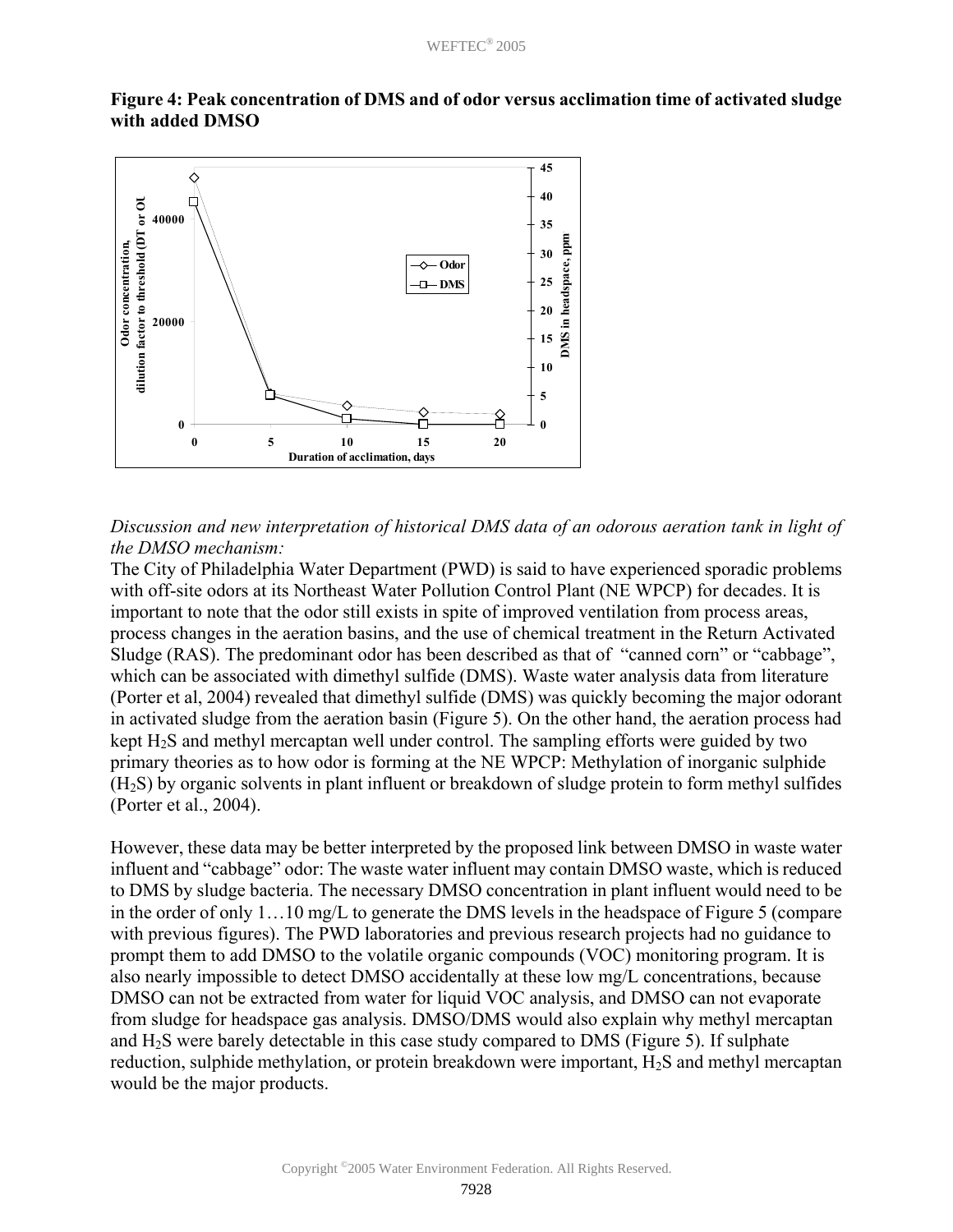A DMSO-source control program has been presented to PWD suggesting that the sporadic "canned corn" aeration tank odor of the NE WPCP plant is dominated by suspected DMSO waste, and action upon this presentation would subsequently help mitigate the odor through control of the DMSO/DMS odor mechanism.

**Figure 5: Odorous volatile sulphur compounds in bottle headspace gas of plant influent and of RAS sludge of the municipal NE WPCP plant, anoxically incubated for two hours (digest of data taken from Porter et al., 2004, Table 2, averages calculated).** The specific odor intensities (or inverse odor detection limits) of the three sulfur compounds  $H_2S$ , methyl mercaptan and dimethyl sulfide (DMS) are similar. Therefore, DMS is the most important odor compound, which can explain the "canned corn" or "rotten cabbage" odor of the PWD NE plant.



## **CONCLUSIONS**

- Significant gas concentrations of odorous DMS are formed by activated sludge that is not acclimated to DMSO and DMS degradation, on intermittent addition of low mg/L concentrations of DMSO under anoxic conditions.
- "Canned corn" or "rotten cabbage" is the best odor descriptor when DMSO is reduced by sludge and DMS is the dominant odor compound, with much smaller concentrations of  $H_2S$ and methanethiol.
- The productivity of the DMSO reduction to DMS by anoxic activated sludge from three different WWTP is in the range of 29 to 73  $\mu$ g\*g<sup>-1\*h-1</sup> ( $\mu$ g DMS g<sup>-1</sup> VSS h<sup>-1</sup>).
- An aerobic acclimation period of more than five days of activated sludge suppressed the production of DMS in the laboratory. It is assumed that DMSO and DMS are eliminated by acclimated activated sludge under aerobic conditions, and thus, subsequent anoxic conditions (similar to anoxic conditions in secondary sedimentation that follow on aerobic conditions during aeration) will not produce DMS odor.
- Historical odor and DMS data of the North East municipal WWTP ("NEWPCP") of Philadelphia allow the conclusion, that the decade old odor problems of the North East municipal WWTP ("NEWPCP") of Philadelphia are likely caused by intermittently peaking industrial DMSO sewer discharge and lacking acclimation of the activated sludge to the treatment of DMSO and DMS.
- More field-research is necessary to understand the acclimation of municipal WWTP to the treatment of DMSO residues in plant influent.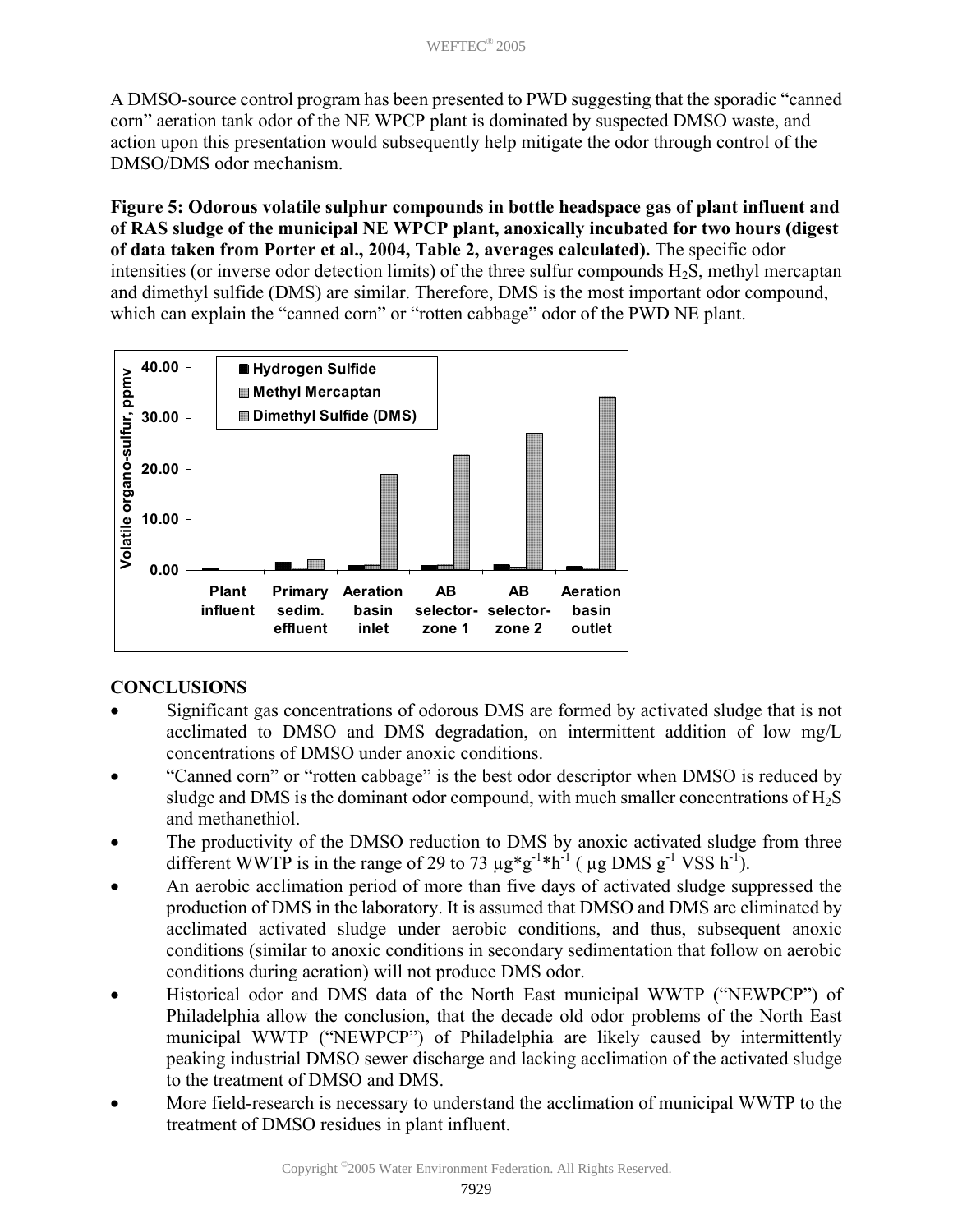• Sewage authorities are recommended to have waste water samples analyzed for DMSO and DMS, if they have problems with "rotten cabbage" or "canned corn" odor and believe that the DMSO odor mechanism does apply.

#### REFERENCES

- Akieda; H. et al. (1992) Preparation of a difluorohalomethoxybenzene. U.S. **Patent** 5105021.
- Alef, K.; Kleiner, D. (1989) Rapid and sensitive determination of microbial activity in soils and soil aggregates by dimethylsulfoxide reduction. *Biol. Fertil. Soils* **8**, 349-355.
- Andreae, M. O. (1980) Dimethylsulfoxide in Marine and Freshwaters. Limnol. Oceanogr. 25, 1054-1063.
- Bayer; H. O.; Swithenbank, C.; Yih; R. Y. (1982) Herbicidal 4-trifluoromethyl 4-nitrodiphenyl ethers. U.S. Pat 4330324.
- Choffe, B.; Raimbault, C.; Navarre, F. P.; Lucas, M. (1966) Extract aromatics with DMSO [dimethyl sulfoxide]. *Hydrocarb. Process. Petrol. Refin.*, **45**, 188-92.
- Drotar, A.; Burton, G. A.; Tavernier, J. E.; Fall, R. (1987) Widespread occurrence of bacterial thiol methyltransferases and the biogenic emission of methylated sulfur gases. *Appl. Environ. Microbial.* **53**, 1626-1644.
- Griebler, C. (1997) Dimethylsulfoxide (DMSO) reduction: A new approach to determine microbial activity in freshwater sediments. *J. Microbiol. Methods* **29**, 31-40.
- Higgins, M. J.; Yarosz, D. P.; Chen, Y. C.; Murthy, S. N.; Maas, N.; Cooney, J.; Glindemann, D.; Novak. J. T. (2005) Cycling of volatile organic sulfur compounds in anaerobically digested biosolids and its implications for odors. *Water Env. Res.* in press.
- Katritzky, A. R.; Yannakopoulou, K.; Thomson, J.; Saczewski, F.; Pilarski, B. (1987) 2-Pyrazinyl-2-arylalkanenitriles. *J. Chem. Eng. Data,* 32, 479-81.
- Lallier, J. P. (1995) Novel paint removers based on dimethyl sulfoxide (DMSO). Double Liaison--Physique, *Chimie & Economie des Peintures & Adhesifs* **42**, 467-468.
- Lee, Y. H.; Lee, C. H.; Yoon, J. Y. (2004) Kinetics and mechanisms of DMSO dimethylsulfoxide) degradation byUV/H2O2 process. *Water Res.* **38**, 2579–2588.
- Leys, C. W. (1994) Cleaner compositions for removing graffiti from surfaces. U.S. patent 694,463, U.S. Patent 5346640.
- Lomans, B. P.; Smolders, A.; Intven, L.; Pol, A.; Op den Camp, H. J. M.; van der Drift, C. (1997) Formation of dimethyl sulfide and methanethiol in anoxic freshwater sediments. *Appl. Environ. Microbiol*. **63**, 4741–4747.
- Maeda, K.; Sato, K. (1992) Cleaning of acrylonitrile-aromatic vinyl compound copolymers from the reactor wall. Japanese patent JP 04154900 A2 19920527.
- Martin, D.; Hauthal, H. G. (1975) Dimethyl sulphoxide. New York, Wiley.
- Matsumoto, K. (1992a) Defluxing agents containing nonionic surfactants. Japanese patent JP 04068095 A2 19920303.
- Matsumoto, K. (1992b) Degreasing agents containing nonionic surfactants. Japanese patent JP 04068094.
- Park, S. J.; Yoon, T. I.; Bae, J. H.; Seo, H. J. ; Park, H. J. (2001) Biological treatment of wastewater containing dimethyl sulphoxide from the semi-conductor industry. *Process Biochem.* **36**, 579-589.
- Porter, R.; Witherspoon, J.; Daigger, G.; Fahnestock, L.; Novak, J.; Glindemann, D.; Burlingame, G.; Choudhary, S. A.; Lendzinski, R.; Suffet, M.; Rosenfeld, P. (2004) Assessment of odor formation mechanisms in an activated sludge basin at the northeast waste water treatment plant. *Conference Proceedings of WEFTEC 04*, New Orleans, Louisiana, October 2-6.